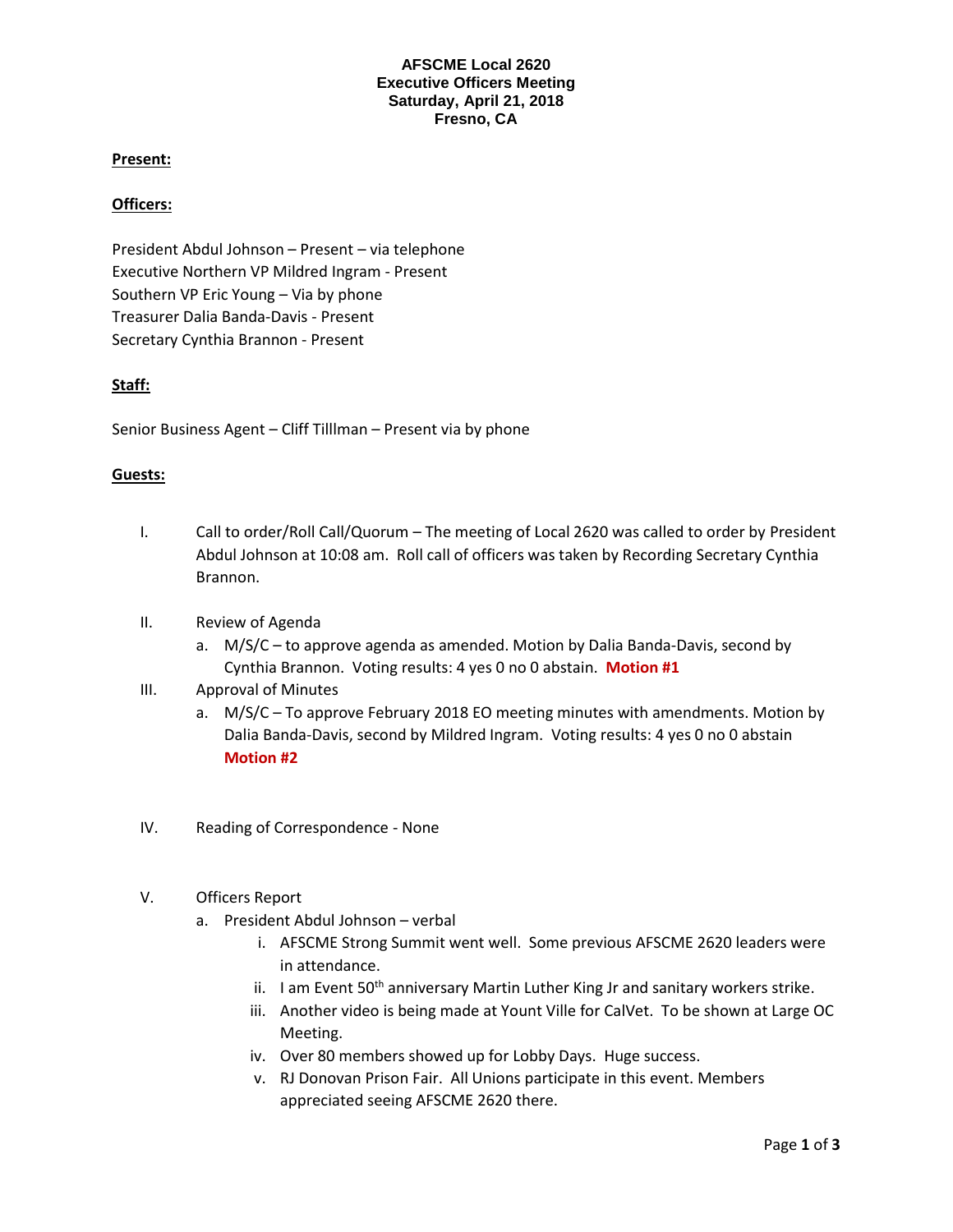#### **AFSCME Local 2620 Executive Officers Meeting Saturday, April 21, 2018 Fresno, CA**

- vi. Mass spam emails to the entire Washington state workers stating to opt out union dues. Janus decision is real in Washington.
- vii. Confirmed Assemblyman Freddy Rodriguez to speak during the Large OC meeting.
- b. Executive Northern VP Mildred Ingram Verbal
	- i. Membership Blitz. Spent a lot of time in the Madera Prison.
	- ii. Coalinga has 10 confirmed members for the Steward Training at Harris Ranch. More members may sign up. Per Abdul, this training is only for new stewards. This is not for members who already attended Steward training.
		- 1. M/S/C due to cost factors, only members who have not attended Steward Training in the past can attend the Steward training at Harris Ranch. Motion by Cynthia Brannon, second by Mildred Ingram. Voting results: 4 yes, 0 no, 0 abstain. **Motion #3**
		- 2. Cliff is working on providing a refresher Steward Training for current stewards. This will be a one-day training. No overnight.
	- iii. Met ladies from Veterans Homes in Fresno does want to resolve issues. Would like to meet with Business Agent Rafael to review the issues. Mildred signed up three new members.
	- iv. Would like to receive a list of new hires from the State. Three departments have complied. This list is confidential. As of today, Eric Young and Mildred Ingram oversee this confidentiality list. A process should be in place
		- 1. M/S/C Move that the EO authorize Cliff Tillman to forward the new employee information provided to him by the respective departments consistent with AB119, to the current north and south Co-Chairs of the NEO subcommittee on an ongoing basis, effective immediately. Motion by Eric Young, second by Mildred Ingram. Voting results: 4 yes, 0 no, 0 abstain **Motion #4**
			- a. Per Abdul, he is in Washington, and everyone gets a list of the state workers. International Union is handing out information of the workers phone numbers, emails, and home addresses. We have an understanding with our constitution and International constitution that our VP have access to all our members. There is no ambiguity. The Chairs need this information to set up meetings.
- c. Southern VP Eric Young See report on shared drive
- d. Treasurer Dalia Banda-Davis **See Treasurer's report.**
	- 1. M/S/C To approve \$400 flat rate reimbursement for attending the 2017 Convention in San Diego for Vanna Nguyen; and Rene Eller for \$259 for travel and per diem for attending the 9/10/17 RT Task Force Focused Outreach Meeting. Motion by Mildred Ingram and second by Eric Young. Voting results: 4 yes, 0 no, 0 abstain. **Motion #5**
- VI. Staff Reports
	- a. Senior Business Agent Cliff Tillman See report on shared drive